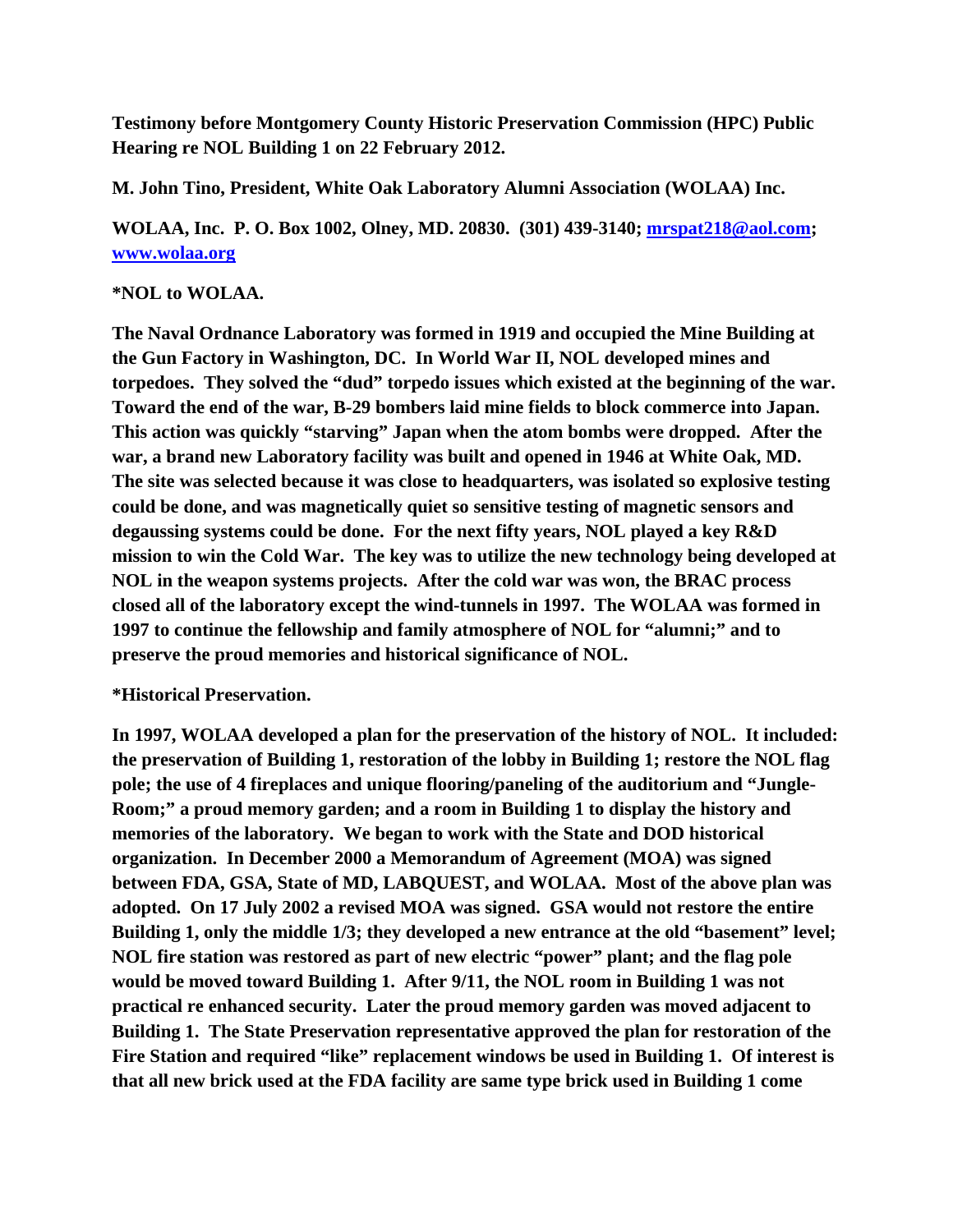**from the same brick yard in Western Maryland. Later a Legacy wall was established in the FDA Conference Center.** 

 **On 30 September 2011, the Historical Preservation of the White Oak Laboratory was completed with a formal dedication of the garden and legacy wall (See program provided to Commissioners at hearing.) The Preservation consists of the restored Building 1; restored lobby; restored fire station; restored Building 130; proud memory garden (plaques and benches); legacy wall; restored flag pole; NOL fire place in FDA Commissioner'suite in Building 1; and "The Legacy of the White Oak Laboratory---a 400 plus page book published in 2000.** 

## **\*Building 1 Architecture.**

**I am not going to discuss the architecture historical significance as the excellent staff report produced by Sandra Youla provides that information. I will only say that when I reported for "duty" at NOL in 1957 and climbed those wonderful stone steps, looked up to read the words, "Naval Ordnance Laboratory" at the top of the building, that I knew I had found my work home. I, as most scientists and engineers, spent my entire career there-----1957 to 1993---retiring as a Senior Executive and Deparment Head.** 

## **Cold War History of NOL.**

 **We believe NOL played a significant and historical role in ending the cold war. Our mines were used to block North Viet Nam harbors bringing the North Viet Nam to the peace table. If any of you read Tom Clancy's Hunt for Red October, all the weapons used by our submarines were developed at NOL---Mk 48 Torpedo, SUBROC Anti-submarine warfare missile; Mk 113 Fire Control System. The Soviets clearly new the superiority of these weapons. The CAPTOR mine was the first "smart" weapon and could be used in deep water to bottle up the Soviets submarines above the GI-UK gap; this forced the Soviets to rethink their strategic ballistic missile submarine strategy. Explosive technology and torpedo warhead developments provided the Navy with weapons that could destroy the very difficult Soviet double-hull submarines. NOL developed fuzes for projectiles and missile which provided a safe, reliable, and effective weapons for air, submarine, and surface technology. Research and technology in materials, batteries, and physics provided the weapons with the ground breaking technology. Magnetic silencing and deperming of ships and submarines were greatly enhanced allowing our ships to safely operate against bottom mines in shallow water. This was critical in the Iraq wars. The wind tunnels and hydro facilities at NOL were and are unique and played large roles in the development of ballistic missiles. We are very proud of our roles in providing the defense of the Navy during the Cold War.** 

 **Just as NASA has provided technology to the private sector, NOL has also. The Brown magnetometer was used by NASA on the moon (as was special explosives), by**